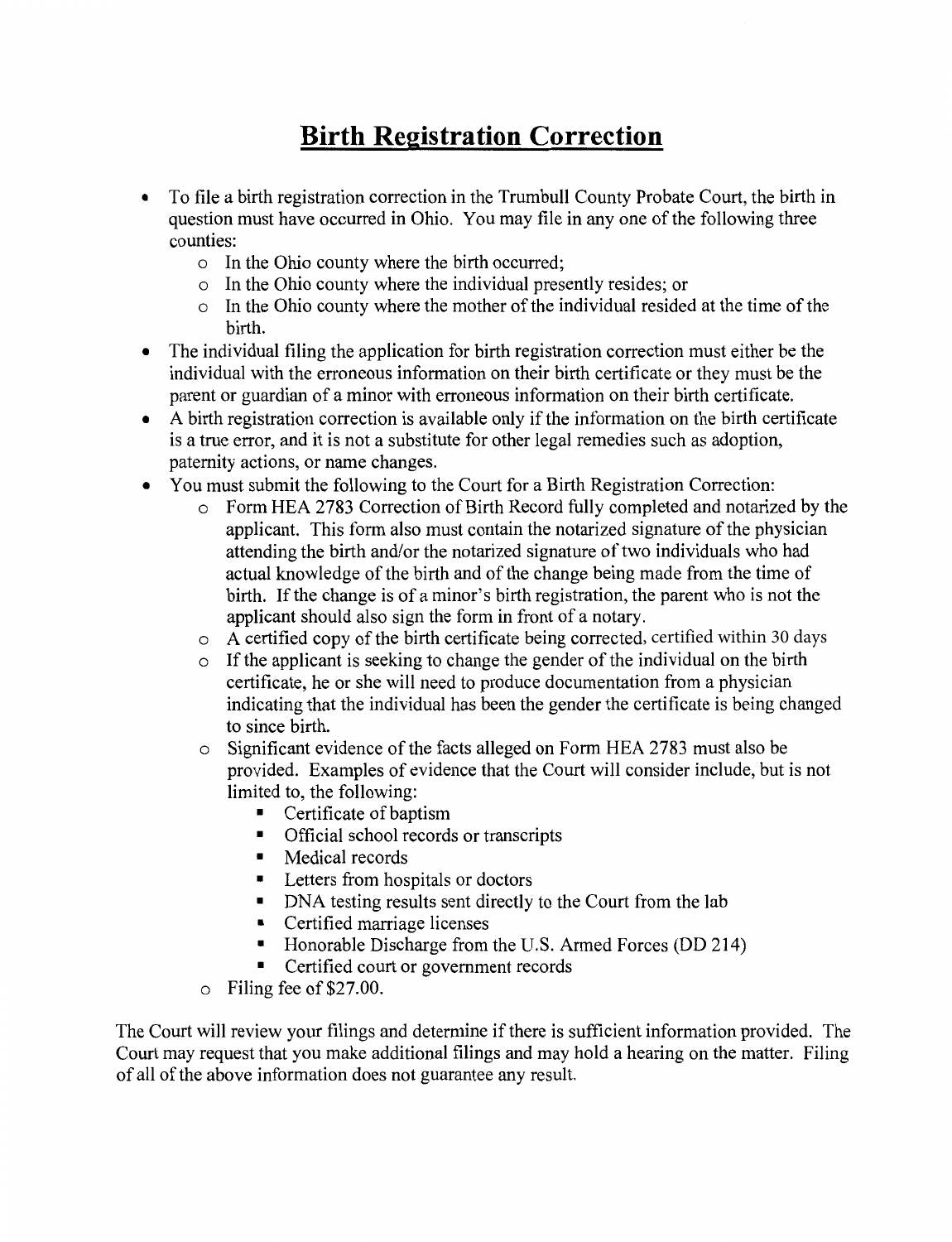## **CORRECTION OF BIRTH RECORD**

Application, Finding and Order for Correction of Birth Record

|                                          | In the Probate Court of ___________Trumbull                                                                                                                                                                                  |                                       |                                                               |                                  |                                                                                                                                                        |  |
|------------------------------------------|------------------------------------------------------------------------------------------------------------------------------------------------------------------------------------------------------------------------------|---------------------------------------|---------------------------------------------------------------|----------------------------------|--------------------------------------------------------------------------------------------------------------------------------------------------------|--|
|                                          |                                                                                                                                                                                                                              |                                       |                                                               |                                  |                                                                                                                                                        |  |
| 3705.15 of the revised code as followed: |                                                                                                                                                                                                                              |                                       |                                                               |                                  |                                                                                                                                                        |  |
|                                          | Information recorded in this box should match information currently listed on the Birth Record.                                                                                                                              |                                       |                                                               |                                  |                                                                                                                                                        |  |
|                                          |                                                                                                                                                                                                                              |                                       | <b>Child's Information</b>                                    |                                  |                                                                                                                                                        |  |
| Full Name of Child                       |                                                                                                                                                                                                                              |                                       | Date of Birth                                                 | Place of Birth (city and county) |                                                                                                                                                        |  |
|                                          |                                                                                                                                                                                                                              |                                       | Information of Parent(s) currently listed on the Birth Record |                                  |                                                                                                                                                        |  |
| Parent's Name                            |                                                                                                                                                                                                                              |                                       | Parent's Name                                                 |                                  |                                                                                                                                                        |  |
| Place of Birth                           | Date of Birth                                                                                                                                                                                                                |                                       | Place of Birth                                                |                                  | Date of Birth                                                                                                                                          |  |
|                                          |                                                                                                                                                                                                                              | <b>ITEMS TO BE CORRECTED OR ADDED</b> |                                                               |                                  |                                                                                                                                                        |  |
|                                          |                                                                                                                                                                                                                              |                                       |                                                               |                                  |                                                                                                                                                        |  |
|                                          |                                                                                                                                                                                                                              |                                       |                                                               |                                  |                                                                                                                                                        |  |
|                                          |                                                                                                                                                                                                                              |                                       |                                                               |                                  |                                                                                                                                                        |  |
|                                          |                                                                                                                                                                                                                              |                                       |                                                               |                                  |                                                                                                                                                        |  |
|                                          |                                                                                                                                                                                                                              |                                       |                                                               |                                  | The undersigned being first duly sworn, says the facts stated in the foregoing Application are true as he/she verily believes and prays that the Court |  |
| order the registration of birth.         |                                                                                                                                                                                                                              |                                       |                                                               |                                  |                                                                                                                                                        |  |
|                                          |                                                                                                                                                                                                                              |                                       |                                                               |                                  | <b>Registrant or Applicant</b>                                                                                                                         |  |
|                                          |                                                                                                                                                                                                                              |                                       |                                                               | Address                          |                                                                                                                                                        |  |
|                                          |                                                                                                                                                                                                                              |                                       |                                                               |                                  | Telephone                                                                                                                                              |  |
|                                          | Sworn to before me and signed in my presence by the applicant or registrant aforesaid this _________ day of __________                                                                                                       |                                       |                                                               |                                  | 20.                                                                                                                                                    |  |
| (SEAL)                                   |                                                                                                                                                                                                                              |                                       |                                                               |                                  |                                                                                                                                                        |  |
|                                          |                                                                                                                                                                                                                              |                                       |                                                               |                                  |                                                                                                                                                        |  |
|                                          |                                                                                                                                                                                                                              |                                       |                                                               |                                  | <b>Official Character</b>                                                                                                                              |  |
| Journal Entry                            | registrant be corrected in accordance with the facts hereinabove set forth: and that a certified copy of the order of the Court be forthwith<br>transmitted to the Director of Health, at Columbus, Ohio as provided by law. |                                       |                                                               |                                  | The court on consideration of the aforesaid evidence submitted finds and orders that notice of hearing be dispensed with and the birth record of       |  |
|                                          |                                                                                                                                                                                                                              |                                       |                                                               |                                  | Probate Judge                                                                                                                                          |  |
|                                          | I hereby certify the above is a true copy of the application and entry in the foregoing matter.                                                                                                                              |                                       |                                                               |                                  |                                                                                                                                                        |  |
| (SEAL)                                   |                                                                                                                                                                                                                              |                                       | By                                                            |                                  |                                                                                                                                                        |  |
|                                          |                                                                                                                                                                                                                              |                                       |                                                               |                                  | Magistrate, Judge or Deputy Clerk                                                                                                                      |  |